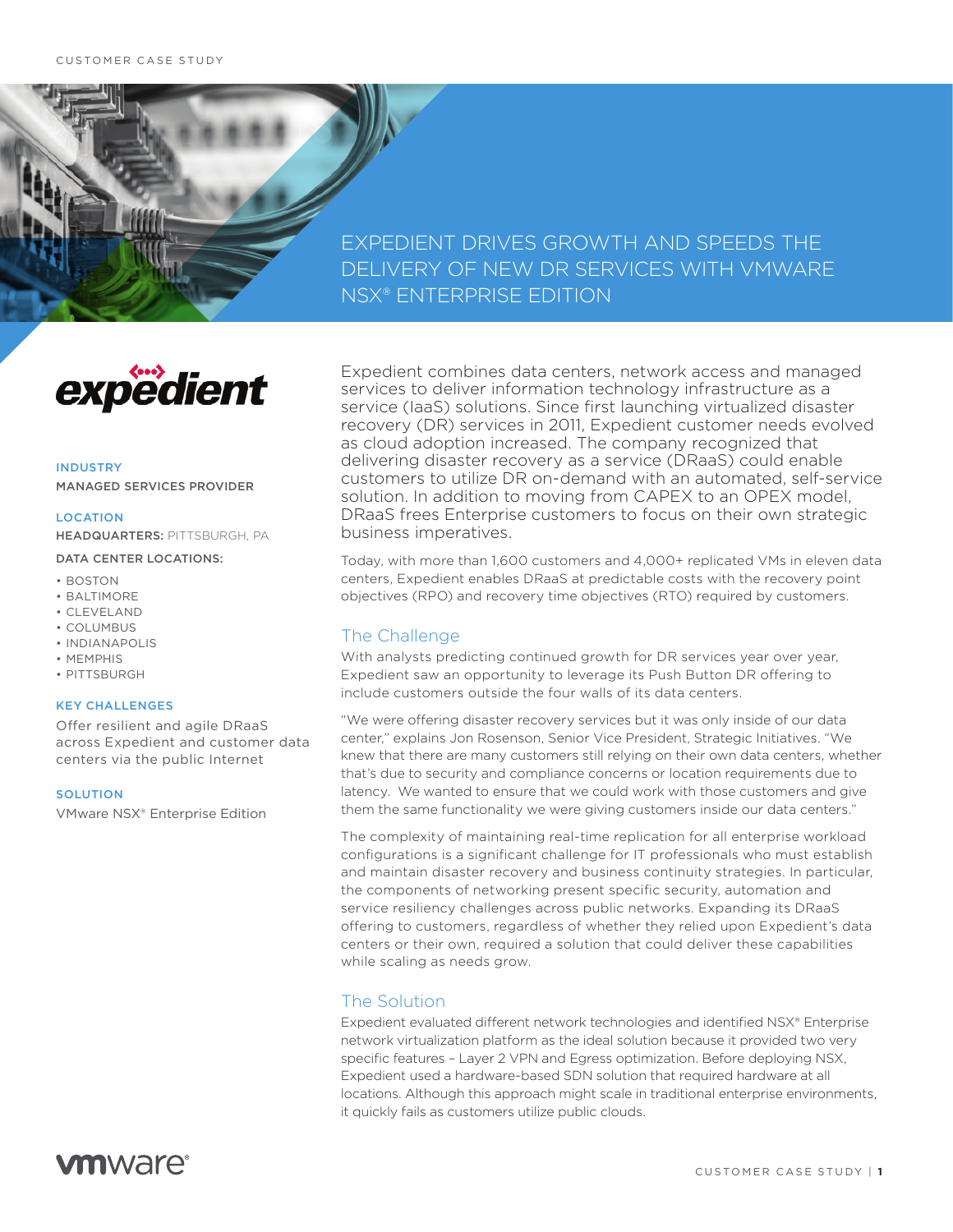"NSX enabled us to build an overlay network across public Internet connections between our data center and any customer's data center or cloud. The result is one big, flat network that allows push button DR to occur, dramatically simplifying the complex process of failing over a network. The automation of NSX eliminates human intervention in time of failure, and that results in greater consistency and better OpEx efficiencies."

JOHN WHITE, VICE PRESIDENT, PRODUCT STRATEGY

#### BUSINESS BENEFITS

- 35% of new sales driven by public/ private cloud DR service
- 10X growth in average deal size from new revenue opportunities with larger customers
- Reduced time to deliver network configuration for DR service from 2 hours to 15 minutes
- RTO decreased from 4 hours to 15 minutes
- Frees up engineering resources with automation
- More secure, agile and scalable DR services

#### VMWARE FOOTPRINT

- VMware NSX Enterprise
- VMware vSphere
- VMware vCenter
- VMware vRealize Automation
- VMware Site Recovery Manager

"When we designed our NSX solution we wanted to break away from the requirement of private lines for replication," says John White, Vice President, Product Strategy. "Private lines are expensive, take a long time to provision, and are not as available as traditional public Internet. Using L2VPN and Egress Optimization with NSX, we were able to build a robust network solution that allows our customers to take advantage of a multi-cloud distributed network to run their workloads from essentially anywhere."

By taking advantage of multiple paths to ensure the lowest latency possible, Egress Optimization prevents infrastructure traffic associated with host communication from interfering with user requests and vice versa. Traffic conditions are monitored and the best path is chosen for optimal performance regardless of application location.

NSX allows Expedient to extend its network between sites and enables customers to move workloads without changing Internet Protocol (IP) addresses. With NSX in place, vMotion is used to migrate database servers to other sites while keeping applications up and running. This gives infrastructure engineers tremendous flexibility and ensures that end users have access to the resources they need.

"NSX enabled us to build an overlay network across public Internet connections between our data center and any customer's data center or cloud," explains White. "The result is one big, flat network that allows push button DR to occur, dramatically simplifying the complex process of failing over a network. The automation of NSX eliminates human intervention in time of failure, and that results in greater consistency and better OpEx efficiencies."

The new public and private DRaaS cloud solution creates a hybrid network mesh that— when combined with dynamic routing protocols—allows for the re-use of public IP subnets in an alternative geographic location after a disaster is declared. With NSX Enterprise, all DRaaS customers simply hit a single button and move everything over to a secondary site, regardless of where the data center is located.

"When there is a threat of disaster, or one occurs, organizations need to think about relocating people, protecting physical assets, and even ensuring people's families are safe," points out Rosenson. "With NSX, our DRaaS can relieve one area of concern with the push of a button, ensuring fail over of sites and giving customers the time and resources they need to focus on other challenges."

## Business Results and Benefits

DRaaS is an excellent entry point for new customers as well as an upsell for existing ones, which created new revenue opportunities for Expedient – today its public/private cloud DR service accounts for 35% of new sales. With the ability to provide a more agile and scalable service, NSX has enabled access to larger companies who need to shift infrastructure and rollout applications quickly. In fact, Expedient has experienced 10X growth in its average deal size from new opportunities with large customers.

Regardless of size, all DRaaS customers benefit from NSX's ability to replicate all components of IT infrastructure and reduce recovery time objectives (RTO), which have gone from four hours to fifteen minutes.